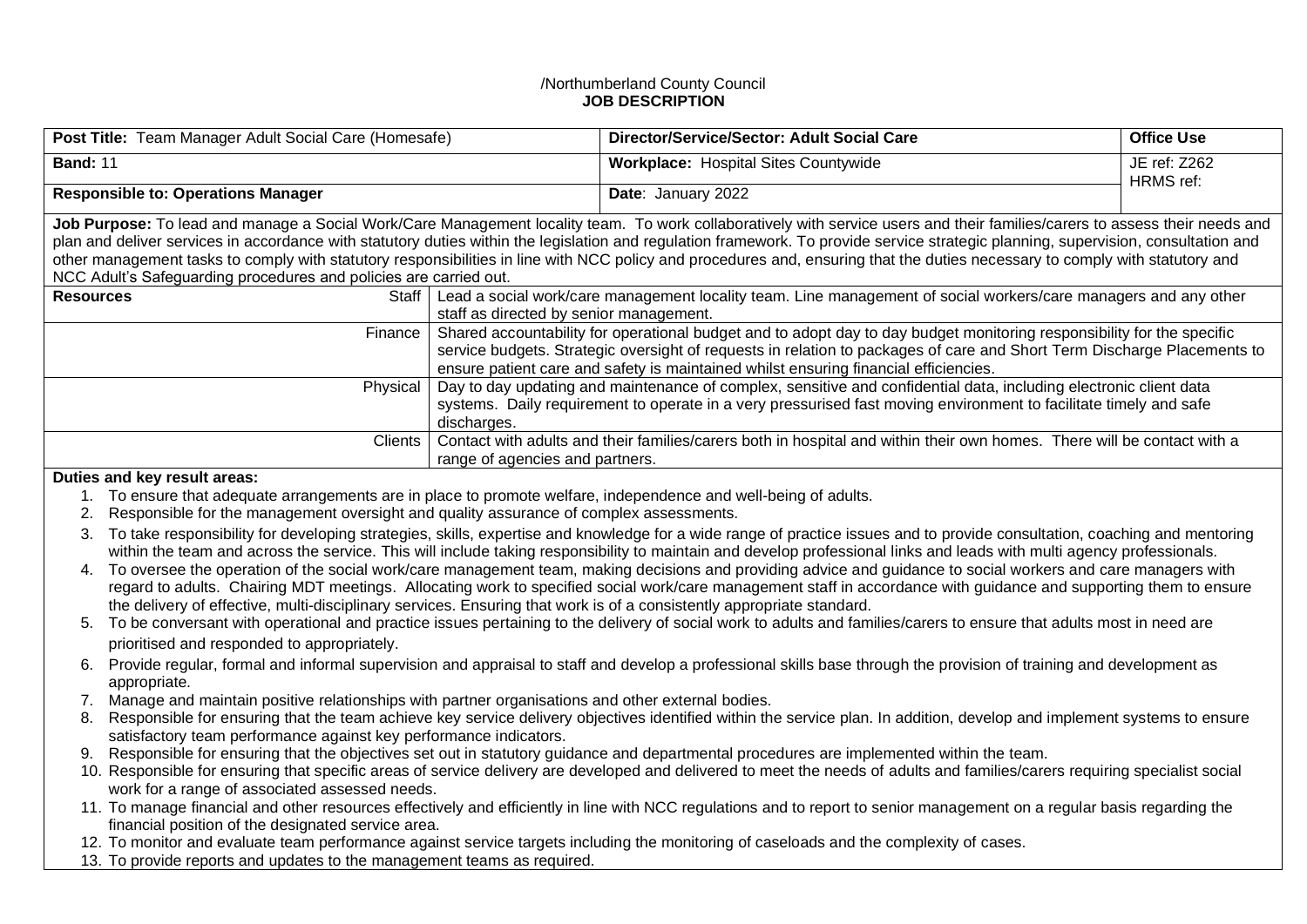14. To ensure the maintenance of record keeping in accordance with statutory requirements and NCC policy and procedures.

- 15. To manage the recruitment, selection, training and development of staff in accordance with NCC policies and procedures.
- 16. To ensure the service is adult and family/carer centred, focussing and promoting the overall safety and safeguarding of all vulnerable adults and those at risk of significant harm.
- 17. Contribute to the strategic development of the service by developing new ways of working and efficient practices.
- 18. To actively participate in directorate wide projects related to adults as approved by the senior management.
- 19. Deputise for the Operations Manager at internal and external meetings as and when required.
- 20. To advise and alert the Operations Manager of any situation that may be contentious, complex or critical or costly to the team or service so that an appropriate risk assessment and management plan can be put in place.
- 21. Other duties appropriate to the nature, level and grade of the post.

## **Work Arrangements**

| Physical requirements:  | To be able to attend meetings and provide service delivery throughout Northumberland.                 |
|-------------------------|-------------------------------------------------------------------------------------------------------|
| Transport requirements: | Flexibility to meet the demands and delivery of the service.                                          |
| Working patterns:       | Occasional participation in Out of Hours support to service rota cover arrangements as required       |
| Working conditions:     | Office based within hospital with requirement to visit wards. Some lone working within the community. |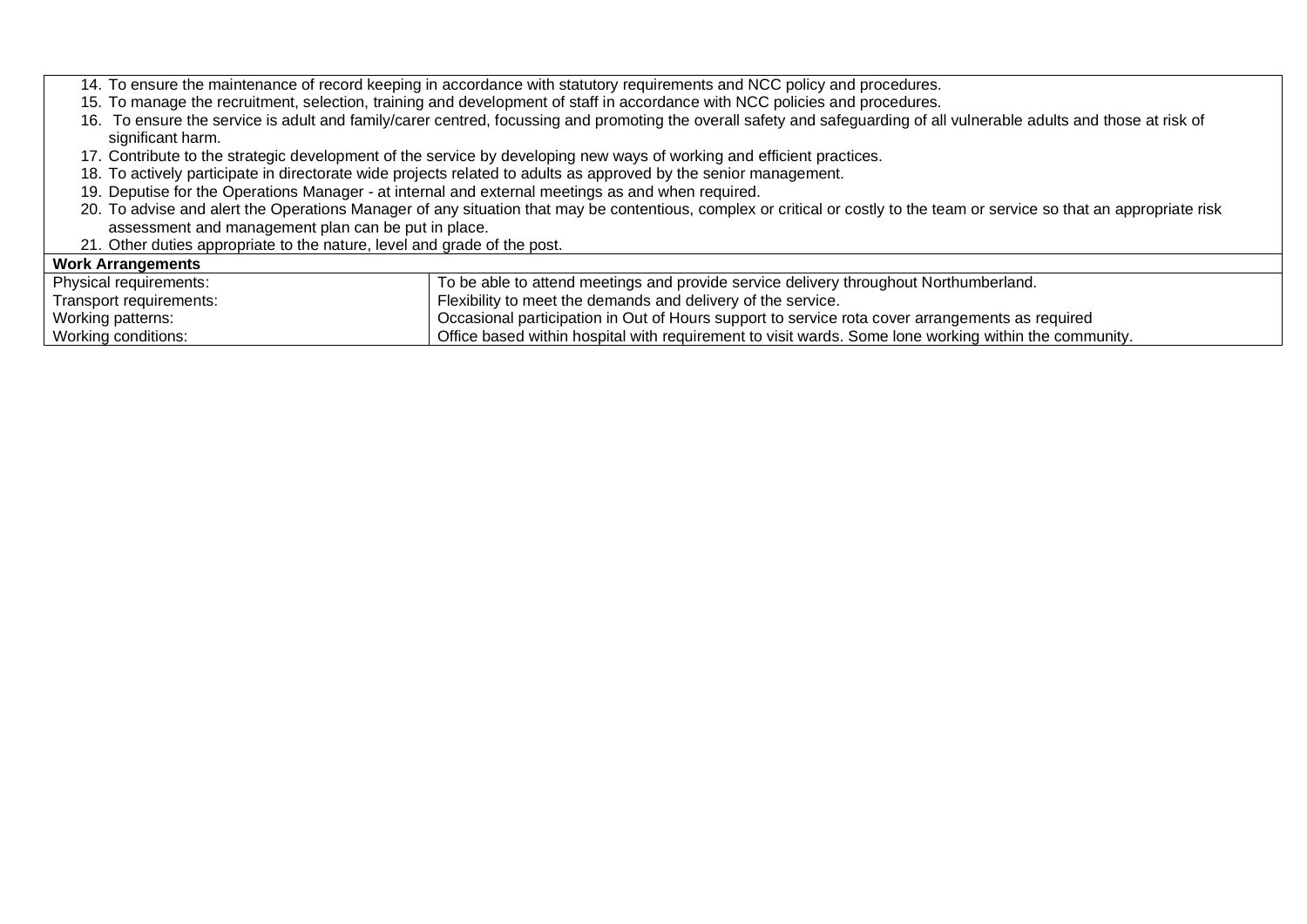## Northumberland County Council **PERSON SPECIFICATION**

| Post Title: Team Manager                                                                 | Director/Service/Sector: Adult Social care           | Ref: Z262     |
|------------------------------------------------------------------------------------------|------------------------------------------------------|---------------|
| <b>Essential</b>                                                                         | <b>Desirable</b>                                     | <b>Assess</b> |
|                                                                                          |                                                      | by            |
| <b>Qualifications and Knowledge</b>                                                      |                                                      |               |
| A professional social work qualification e.g. Degree in Social Work, DipSW, CQSW, CSS    | Management qualification                             |               |
| Valid HCPC registration.                                                                 | Completion of or working towards the PQ Award.       |               |
| Evidence of CPD.                                                                         |                                                      |               |
| Knowledge of adult social care and issues around work with families/carers including     |                                                      |               |
| safeguarding/ mental capacity/DOLS.                                                      |                                                      |               |
| Detailed knowledge of adult's legislation.                                               |                                                      |               |
| Up to date understanding of the key issues and relevant theoretical background facing    |                                                      |               |
| professional adult social care social workers,                                           |                                                      |               |
| <b>Experience</b>                                                                        |                                                      |               |
| In depth diverse experience in adult social care                                         | Experience of working within a multi-agency setting. |               |
| Significant experience of team management including appraisal and supervision            | Experience of budget management                      |               |
| Experience of managing performance to agreed standards and targets                       |                                                      |               |
| Ability to work in stressed and pressurised situations to meet deadlines                 |                                                      |               |
| Proven experience in decision making skills and abilities                                |                                                      |               |
| <b>Skills and competencies</b>                                                           |                                                      |               |
| Hihgly developed interpersonal skills with the ability to communicate effectively with a | Use of IT databases and spreadsheets                 |               |
| variety of people through a variety of mediums                                           |                                                      |               |
| Ability to lead and manage a multi-skilled team.                                         |                                                      |               |
| Ability to manage change and conflict.                                                   |                                                      |               |
| Highly developed negotiating and organisational skills.                                  |                                                      |               |
| Able to prioritise conflicting demands and requirements, meet tight deadlines and        |                                                      |               |
| timescales.                                                                              |                                                      |               |
| Ability to assess service needs, develop and evaluate programmes and projects/plans to   |                                                      |               |
| meet those needs.                                                                        |                                                      |               |
| A commitment to equality of opportunity.                                                 |                                                      |               |
| An awareness of the principles of budget management.                                     |                                                      |               |
| Effective IT skills to be able to write reports, produce court documentation and update  |                                                      |               |
| relevant systems.                                                                        |                                                      |               |
| Ability to work across agency boundaries within a multi-professional setting.            |                                                      |               |
| Ability to work at both operational and strategic levels in terms of future service      |                                                      |               |
| development.                                                                             |                                                      |               |
|                                                                                          |                                                      |               |
| Physical, mental and emotional demands                                                   |                                                      |               |
| To be a resiliant practitioner with the ability to manage intense emotional demands.     |                                                      |               |
| Able to meet the physical demands of the post.                                           |                                                      |               |
| Lenghty periods of mental attention and high levels of pressure from conflicting demands |                                                      |               |
| and pressure to meet statutory deadlines.                                                |                                                      |               |